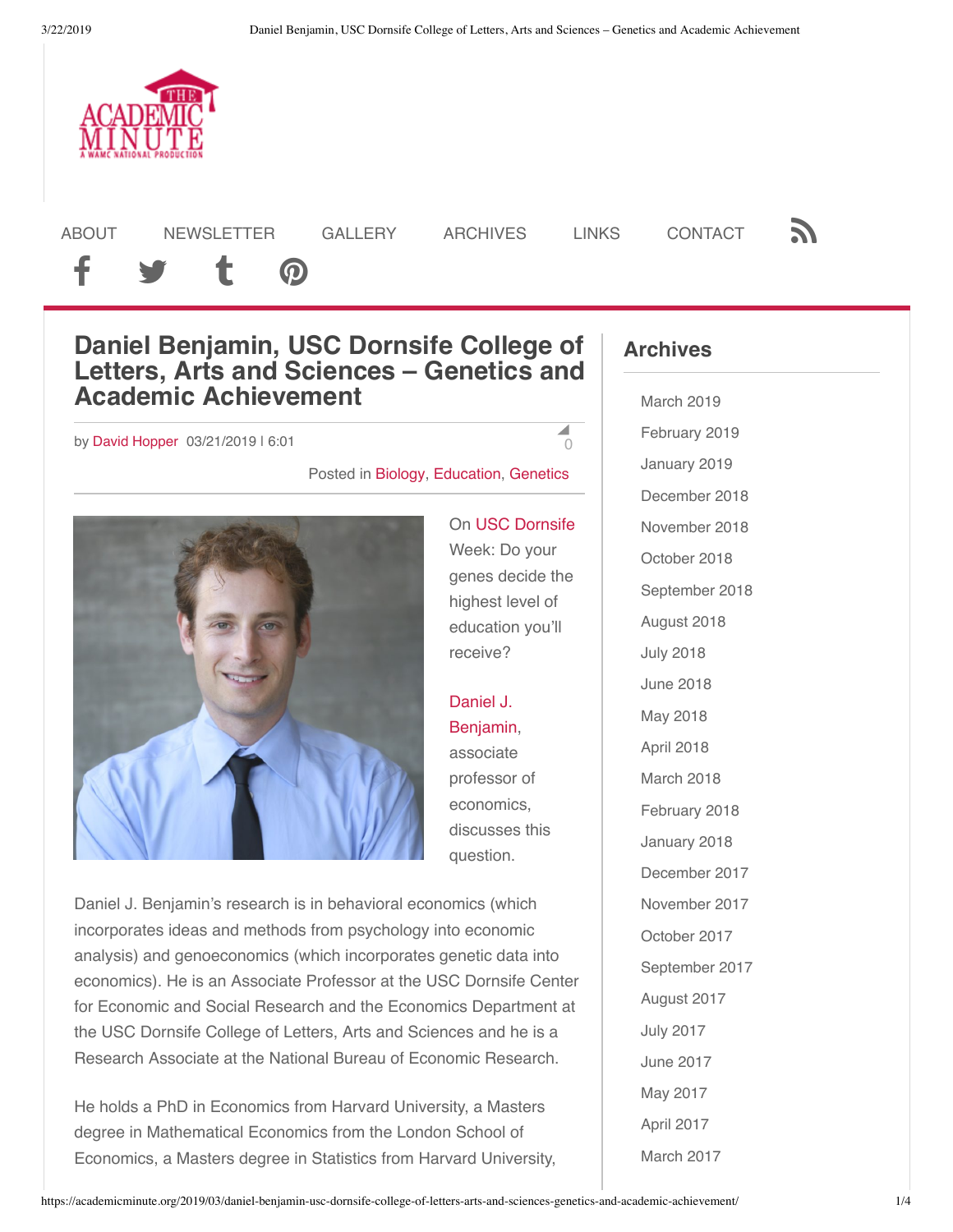3/22/2019 Daniel Benjamin, USC Dornsife College of Letters, Arts and Sciences – Genetics and Academic Achievement

and a Bachelors Degree in Economics from Harvard University. He is a Co-Founder and Co-Director of the Social Science Genetic Association Consortium), which promotes interdisciplinary collaboration and well-powered research in social-science genomics.

Other research topics include understanding errors people make in statistical reasoning and exploring how best to use survey measures of subjective well-being (such as happiness and life satisfaction) to track national well-being and evaluate policies.

## **Genetics and Academic Achievement**

*Studies of twins and adoptees have shown that genetics has some influence on how much education people get, but which genetic variants play a role?*

*Together with several colleagues, I organized a team of hundreds of scientists from across the globe to try to identify genetic variants associated with the number of years of formal schooling a person receives—or as researchers call it, educational attainment.*

*To conduct the study, we analyzed data from 15 countries, obtained from over 70 genetic databases, including the personal genomics company 23andMe. Our data includes more than 1 million people of European ancestry, making it the largest genetics study ever published.*

*We identified nearly 1,300 genetic variants associated with educational attainment and found that, individually, each of these genetic variants predicts only a tiny difference in the length of someone's formal education—at most, just a few weeks.*

*Next, we created a single variable that represents the collective effects of many genetic variants spread across the entire genome. This combined variable could predict educational attainment as well as, or better than, many demographic factors that influence educational attainment—including household income.* [April 2014](https://academicminute.org/2014/04/) 0:00 / 0:00

[February 2017](https://academicminute.org/2017/02/) [January 2017](https://academicminute.org/2017/01/) [December 2016](https://academicminute.org/2016/12/) [November 2016](https://academicminute.org/2016/11/) [October 2016](https://academicminute.org/2016/10/) [September 2016](https://academicminute.org/2016/09/) [August 2016](https://academicminute.org/2016/08/) [July 2016](https://academicminute.org/2016/07/) [June 2016](https://academicminute.org/2016/06/) [May 2016](https://academicminute.org/2016/05/) [April 2016](https://academicminute.org/2016/04/) [March 2016](https://academicminute.org/2016/03/) [February 2016](https://academicminute.org/2016/02/) [January 2016](https://academicminute.org/2016/01/) [December 2015](https://academicminute.org/2015/12/) [November 2015](https://academicminute.org/2015/11/) [October 2015](https://academicminute.org/2015/10/) [September 2015](https://academicminute.org/2015/09/) [August 2015](https://academicminute.org/2015/08/) [July 2015](https://academicminute.org/2015/07/) [June 2015](https://academicminute.org/2015/06/) [May 2015](https://academicminute.org/2015/05/) [April 2015](https://academicminute.org/2015/04/) [March 2015](https://academicminute.org/2015/03/) [February 2015](https://academicminute.org/2015/02/) [January 2015](https://academicminute.org/2015/01/) [December 2014](https://academicminute.org/2014/12/) [November 2014](https://academicminute.org/2014/11/) [October 2014](https://academicminute.org/2014/10/) [September 2014](https://academicminute.org/2014/09/) [August 2014](https://academicminute.org/2014/08/) [July 2014](https://academicminute.org/2014/07/) [June 2014](https://academicminute.org/2014/06/) [May 2014](https://academicminute.org/2014/05/)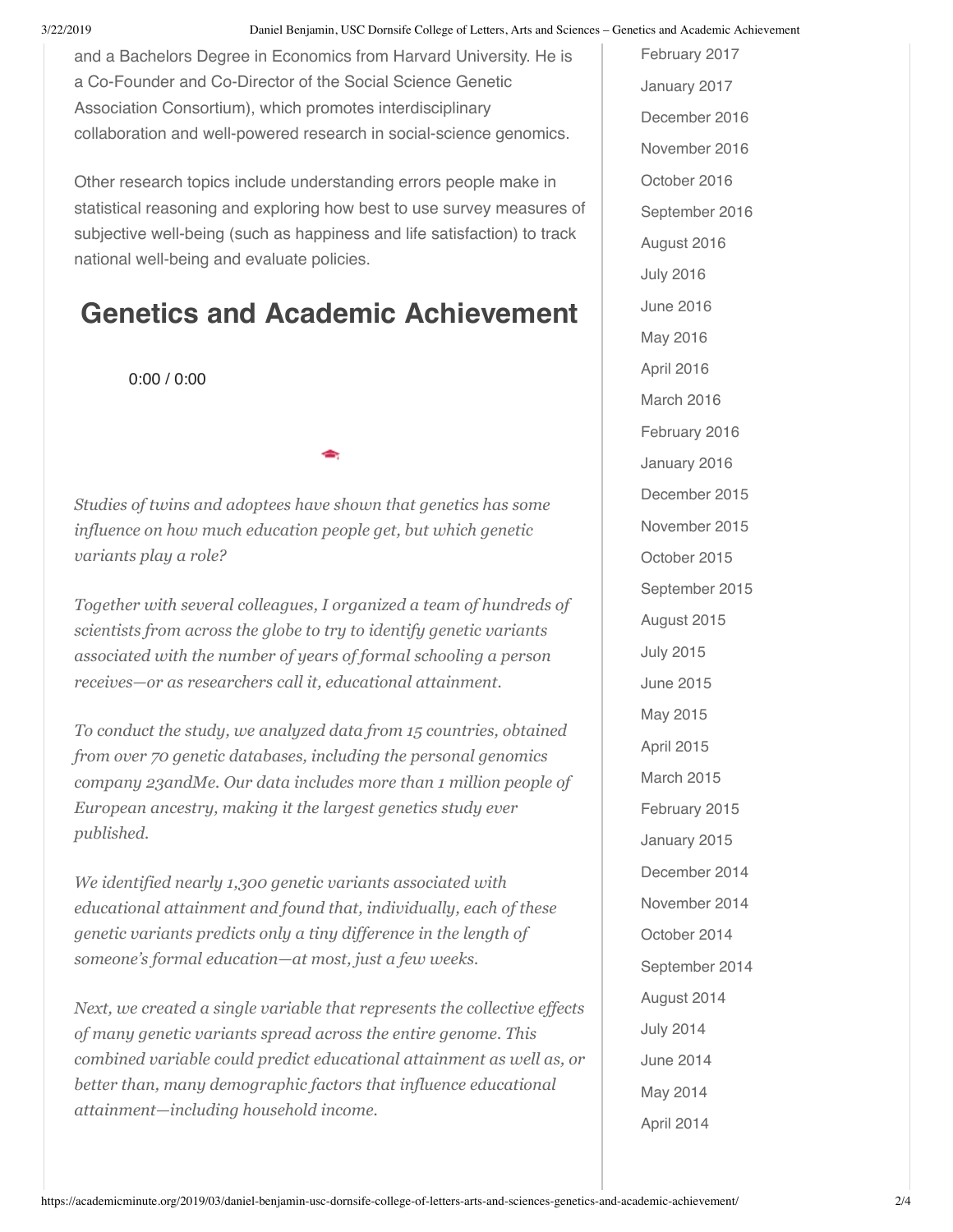#### 3/22/2019 Daniel Benjamin, USC Dornsife College of Letters, Arts and Sciences – Genetics and Academic Achievement

*Keep in mind, no gene or set of genes determines how much formal education a person will complete. Instead, in combination with environmental factors, thousands of genes influence people's cognitive skills and personality traits, which in turn influence how much schooling they choose to get. For this and other reasons, predictors of behavior based on genetics should not be used for personal life choices.*

*However, the genetic predictor we created is a useful tool for research. For example, ongoing work is using it to shed light on how genes interact with environmental factors to influence academic achievement.*

Ŧ

## **Related Posts**



Irene Chiolo, USC Dornsife College of Letters, Arts

## and Sciences – First [Responders In The Body](https://academicminute.org/2019/03/irene-chiolo-usc-dornsife-college-of-letters-arts-and-sciences-first-responders-in-the-body/)

On USC Dornsife Week: Who are the first responders for damaged cells in your



Moh El-Naggar, USC Dornsife College of Letters,

## [Arts and Sciences –](https://academicminute.org/2019/03/moh-el-naggar-usc-dornsife-college-of-letters-arts-and-sciences-microorganisms/) **Microorganisms**

On USC Dornsife Week: Not all big ideas are about big things. Moh El-Naggar,

## <span id="page-2-0"></span>**Leave a Reply**



**Association** of American Colleges and **Universities** 

[Production support for The Academic](https://www.aacu.org/) Minute comes from AAC&U, advancing liberal learning and research for the public good.